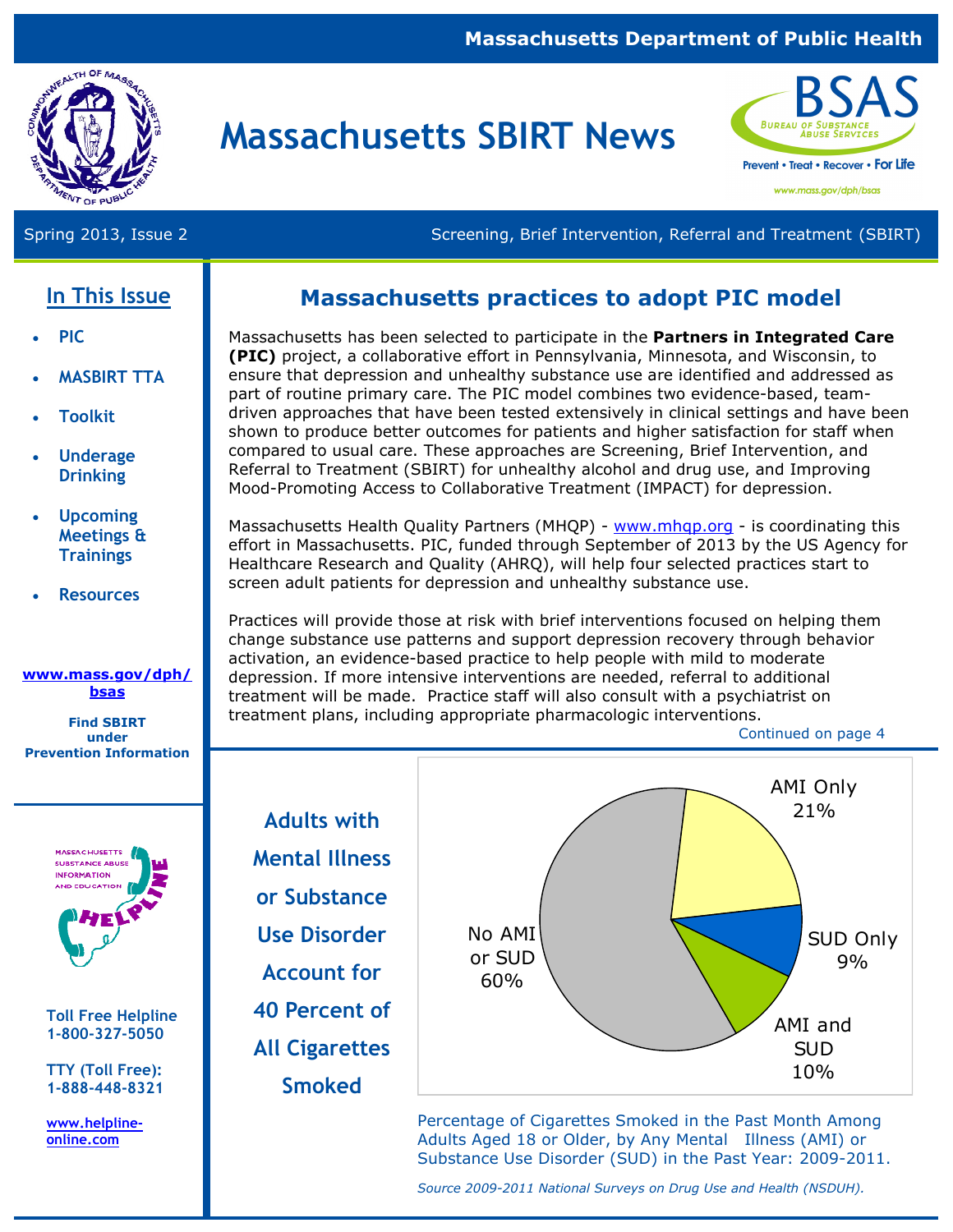# **MADD Finds Most Underage Drinking Deaths Not Traffic Related**

About 4,700 people die annually as a result of underage drinking according to the Substance Abuse and Mental Health Services Administration, but the majority of the deaths attributable to alcohol use among 15 to 20 year olds are not on our roadways.

Mothers Against Drunk Driving (MADD) announced a new analysis of data that estimates 68 percent of deaths attributable to underage drinking are not traffic related. This illustrates the importance of preventing underage drinking, even if no driving is involved.

Using 2010 data from the Federal Bureau of Investigation (FBI), the National Highway Traffic Safety Administration (NHTSA) and the Centers for Disease Control and Prevention (CDC), MADD estimates that of all deaths related to underage (age 15-20) alcohol use:

- 32 percent were traffic fatalities
- 30 percent were homicides,
- 14 percent were suicides,
- 9 percent were due to alcohol poisonings, and
- 15 percent were from other causes. Continued on page 4

### **FOR PRIMARY CARE PROVIDERS**



### **SBIRT: A Step by Step Guide**

This toolkit was developed with input from primary care physicians and nurse practitioners, and provides a rationale for SBIRT.

It lays out two screening approaches, pointers on providing feedback and eliciting change talk through brief interventions, and suggested resources for making referrals and obtaining consents.

Order number SA3522

maclearinghouse.com/

# **MASBIRT Training and Technical Assistance**

Massachusetts Screening, Brief Intervention and Referral to Treatment or

MASBIRT, a five-year, federally funded project, completed over 173,000 screens in primary care, emergency department and inpatient hospital settings.



**MASBIRT TTA**, an outgrowth of that effort, can provide your site with these **FREE** services:

- **Grand Rounds** explaining the intersection of alcohol, drugs and health, and importance of early identification;
- **Training and on-going skills coaching** for all staff levels— professional and administrative. Train-the-trainer programs are also available;
- **Guidance with clinical protocol development;** screening instruments and methods, brief intervention strategies;
- **Help with administrative aspects,** such as data collection strategies, documentation protocols; and revenue generation potential;
- **Identification and development of resources for patients who need specialty care,** including medication assisted treatment for alcohol and opioids; and

**Expert guidance for work with special populations.** 

#### **Learn more or discuss bringing SBIRT to your practice:**

Lee Ellenberg, LICSW, Training Manager Lee.Ellenberg@bmc.org 617-414-6922

Alissa Cruz, MPH, Program Manger Alissa.Cruz@bmc.org 617-414– 6923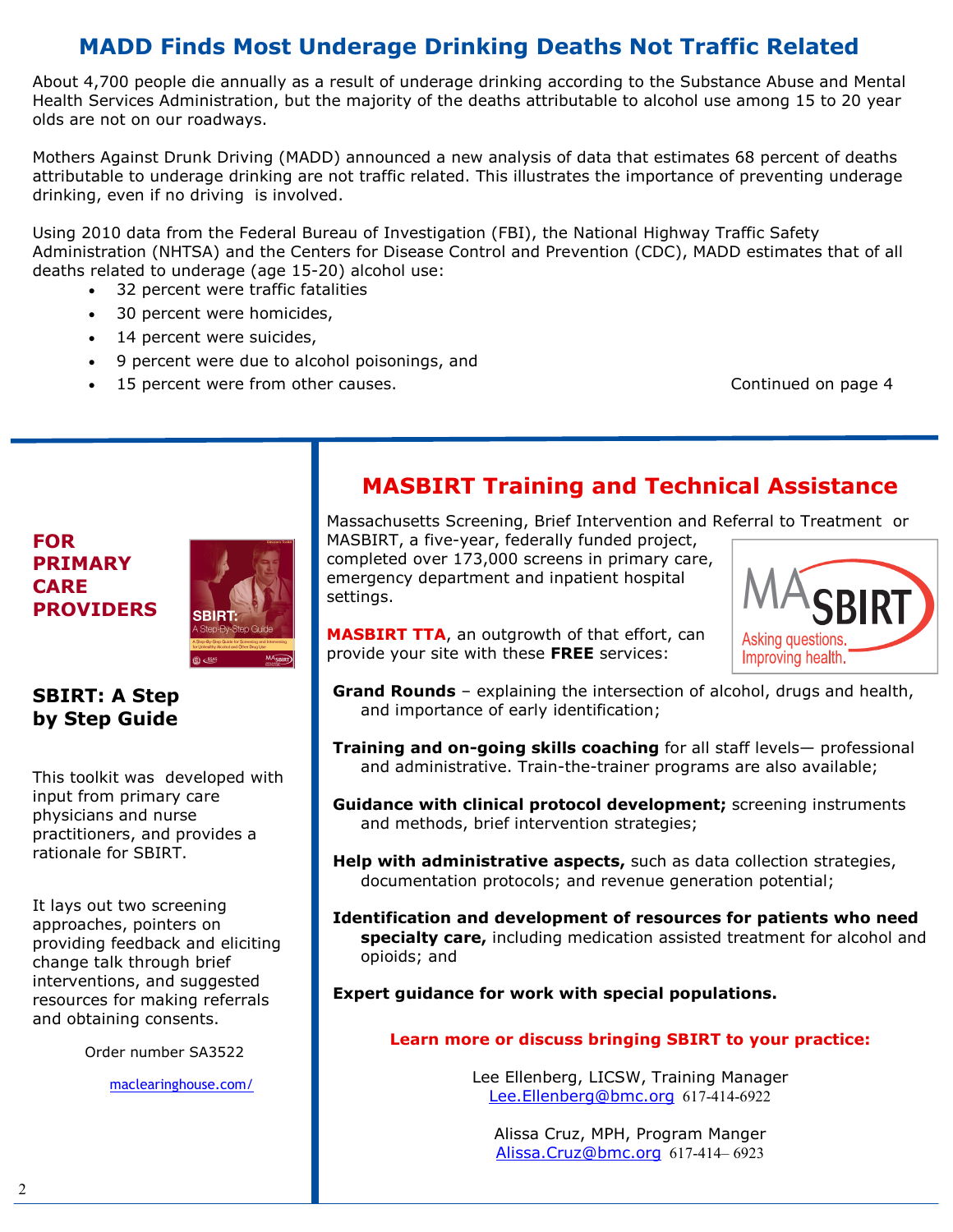# REGISTRATION NOW OPEN

#### **June 3-6**

**New England School of Addiction and Prevention Studies** 

Eastern Connecticut State University—Willimantic, CT

www.neias.org

#### **Wednesday, June 5**

## **Aging with Dignity**

Preventing and Responding to Substance Use and Related Problems in Older Adults

> College of the Holy Cross Worcester, MA

To register visit www.adcare-educational.org

**Registration Deadline: May 29, 2013** 

## **NEW WEBSITE**



and Addictions Workforce

#### The **'***Careers of Substance'*

website is a new, central resource for anyone involved in preventing, intervening, treating, and supporting recovery from addictions in Massachusetts.

This is a great resource for career information, upcoming trainings around the state, links to professional organizations and more.

http://maworkforce.adcareeducational.org/

# **BRITE PILOT COMPLETES YEAR ONE**

Advocates Inc. and Marlborough Hospital just completed Year 1 of a 2-year pilot of BRief Intervention & Treatment for Elders (BRITE) supported by a grant from the Metrowest Health Foundation. The pilot measures changes in scores at 3 month follow-up on the ASSIST\* alcohol and drug screening tool, as well as changes in the number of admissions to the hospital.

Between April 2012 and April 2013 there were 536 older adults (age 60 and older) screened on the hospital's medical floors. Of those patients, **19.4%** screened positive for a level of risk and received either a brief intervention (psycho-education - 1 session), brief treatment (2- 3 sessions) or referral to specialty treatment. This is consistent with results across multiple states as published in the literature on BRITE. In addition, six percent screened in for depression alone.

A highly interesting preliminary finding is that **36%** screened positive in the 55-60 age group. Since the number of subjects was low (30), no firm conclusion can be drawn. An early hypothesis is that people in this age group have not had any education about health risks of drinking the same amount that they always have.

Results:

- Mean ASSIST scores in the 60 and over age group showed a highly significant decrease from 8.75 to 6.31.
- Mean ASSIST scores in the 55-59 age group showed statistically no change but the number reached for follow-up was too small to draw conclusions.
- Mean number of admissions in the 60 and over age group decreased from 1.53 to .17, a highly significant decrease. **Caveat:** One year prior and one year after BRITE are to be measured and these results do not yet include a full year after all BRITE interventions. Year 2 will provide the opportunity to collect more data from which solid conclusions can be drawn.

For further information contact Lynn Kerner, LICSW lkerner@advocatesinc.org.

\* Alcohol, Smoking and Substance Involvement Screening Test

### **Basic Concepts of Addiction, Treatment and Recovery**

Two-day course specifically for participants who are:

- new to the field of addictions **OR**
- work in other capacities with people who struggle with addictions in various forms, and who need to know more about what they are going through and how best to support them.

#### **Wednesday, May 29 AND Wednesday, June 5, 2013 8:30 AM - 4:00 PM**

This experiential workshop will provide participants with:

- a clear understanding of addictions;
- information on how they affect people in various settings;
- types of responses and treatments available; and
- information about screening, assessment, making referrals, and the BSAS treatment system.

**http://www.cvent.com/d/gcq47x**